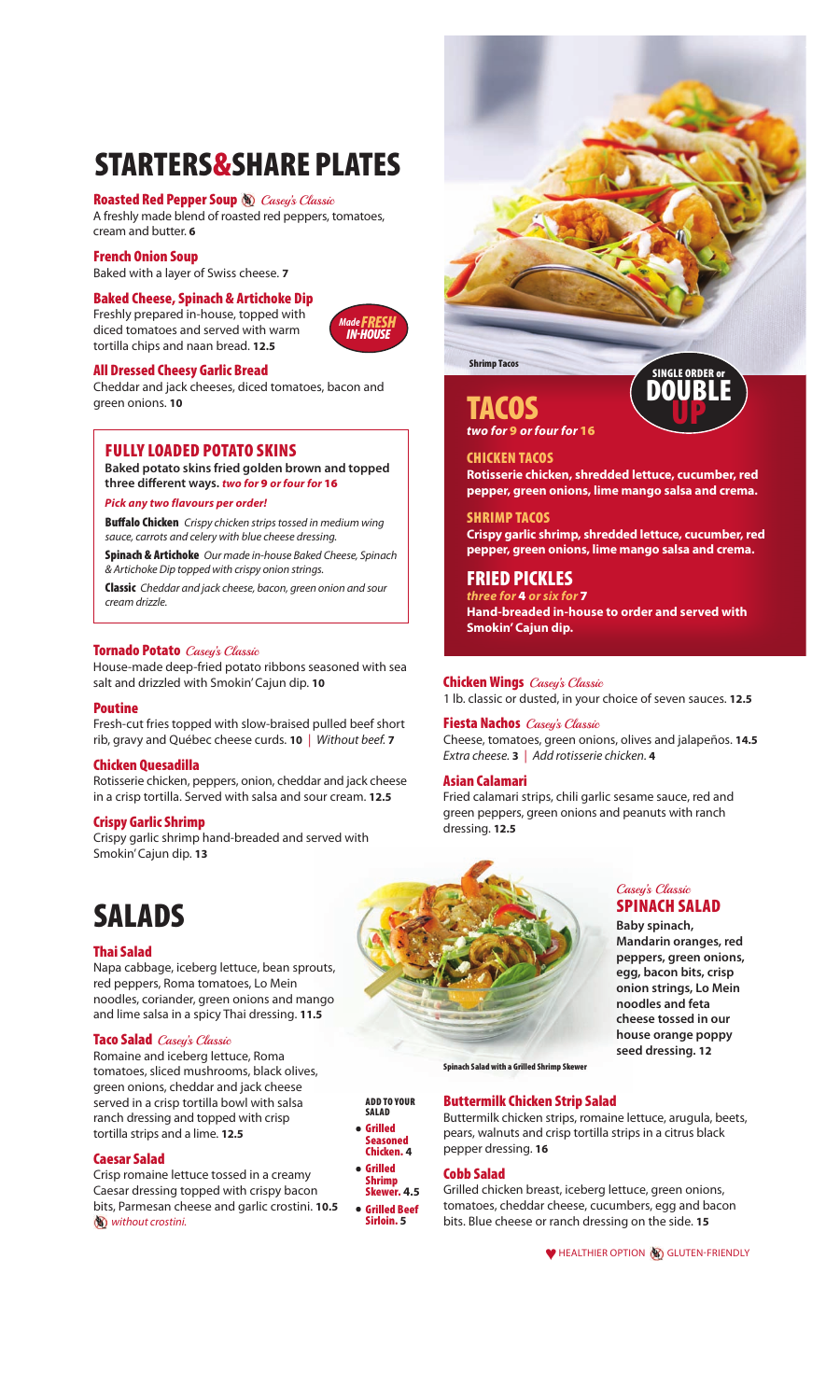### **STeAK&rIBS&BrISKeT**

#### **12 oz. New york <sup>31</sup>** | **8 oz. Sirloin <sup>22</sup>**

Always grilled to order and served with fresh seasonal vegetables and your choice of baked potato, house mashed potatoes, fresh-cut fries or steak-cut fries. **Add a grilled shrimp skewer. 4.5 Add sautéed mushrooms. 3** ™ 8 oz. sirloin with baked potato and steamed vegetables.

#### **Slow-Roasted Back Ribs** Casey's Classic

Basted in your choice of seven sauces and then finished on the grill. Served with fresh-cut fries and house slaw. FuLL RACk. **27** | 1/2 RACk. **20**

#### **Smoked Brisket**

Beef brisket smoked and slow-cooked for 14 hours, served with your choice of two sides. 1/4 LB. **14** | 1/2 LB. **18** | 1 LB. **26**

*Pick two sides:* Fresh-cut fries, home fries, steak-cut fries, seasonal vegetables, house slaw, baked potato or for \$2.50 more, sweet potato fries.

### **ChICKeN&FISh**

#### **rotisserie Chicken**

Served with fresh-cut fries, house slaw and hot chicken BBQ sauce. HALF. **15.5** | dOuBLe LeG. **14.5** | BReAST. **13.5** | LeG. **12.5** W without BBQ dipping sauce or fresh-cut fries.

#### **Chicken Parmesan**

Breaded, seasoned chicken breast topped with tomato sauce and cheddar and jack cheeses. Served with penne tossed in our house-made tomato sauce. **15**

#### **Crispy Chicken Strips**

Hand-breaded to order and served with fresh-cut fries, house slaw and plum sauce. **14**

#### **Buffalo Chicken Strips** Casey's Classic

Hand-breaded to order and coated in your choice of seven sauces. Served with fresh-cut fries, carrots and celery sticks, house slaw and blue cheese dip. **15**

#### **Wild lake erie Pickerel**

Seared and served in a cast iron pan with home fries, fresh vegetables and a grilled lemon. **23** ™ with baked potato and steamed vegetables.

### **PASTA&BoWlS**

#### **Pesto Chicken Penne**

Pesto chicken, roasted tomatoes, spinach and penne tossed in a rosé sauce with grated Parmesan cheese. **15.5**

#### **Cashew Chicken Stir Fry**

Sliced chicken breast, fresh vegetables, sweet and sour sauce, Lo Mein noodles, cashews and black sesame seeds. **16.5**

#### **louisiana Jambalaya**

Shrimp, andouille sausage, chicken and mixed vegetables in a spicy Cajun tomato sauce with rice pilaf. **16.5**

#### **Singapore Street Noodles**

Shrimp, chicken, crispy onion strings, Napa cabbage and Lo Mein and rice noodles in a Singapore curry sauce. **16.5**

#### **Fusilli Pasta**

Rotisserie chicken, sun-dried tomatoes and baby spinach tossed in a house rosemary cream sauce with grated Parmesan cheese. **15.5** W with corn pasta.



**16 oz. Beef Short Rib** 

#### **16 oz. BeeF ShorT rIB**

**Bone-in beef short rib with double shot beer and bourbon BBQ sauce, served with house mashed potatoes, fresh vegetables and onion strings. 26**



**All platters come with your choice of two sides. 25** *Pick two sides: Fresh-cut fries, home fries, steak-cut fries, seasonal vegetables, house slaw, baked potato or for \$2.50 more, sweet potato fries.*

#### **Cedar Plank Salmon**

Marinated in Ponzu sauce. Served with rice pilaf, fresh vegetables and a grilled lemon. **22**

#### **Fish & Chips**

Cod fillet fried in our house beer batter served with house slaw, tartar sauce and fresh-cut fries. **14**  Double fish order. **4**



**Large sautéed chili shrimp in a tomato sauce with fresh basil and grated Parmesan cheese. 16.5** with corn pasta.